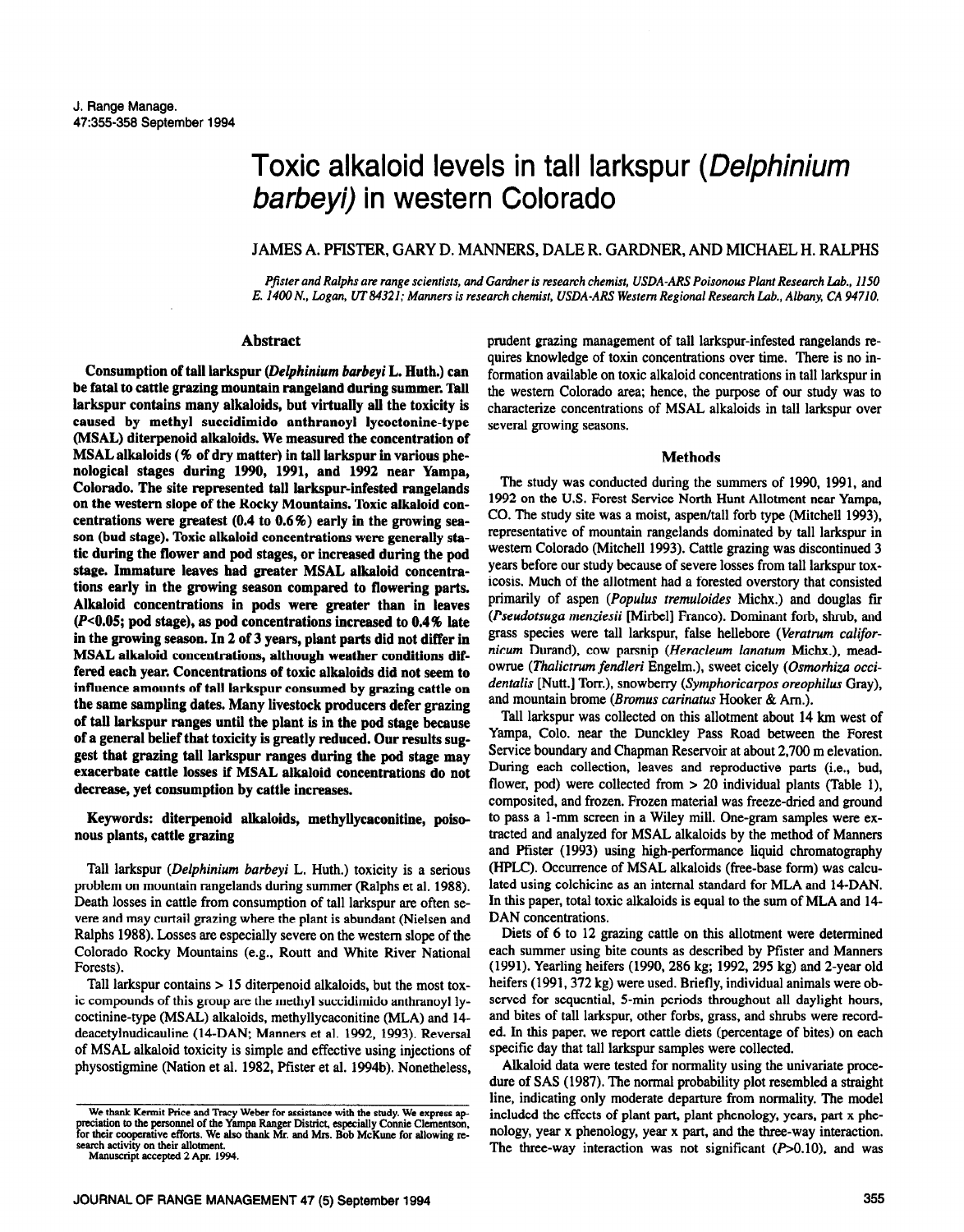| Year | Date    | Phenological stage <sup>•</sup> | Comments                                              |
|------|---------|---------------------------------|-------------------------------------------------------|
| 1990 | Jun. 9  | vegetative/early bud            | small buds formed on some racemes                     |
|      | Jun. 22 | bud                             | buds formed on racemes; racemes not elongated         |
|      | Jul. 7  | early flower                    | most racemes elongated; flowers not opened            |
|      | Jul. 19 | full flower                     | racemes elongated; flowers opened fully               |
|      | Aug. 5  | pod                             | pods fully formed; many plants senescing <sup>b</sup> |
| 1991 | Jun. 26 | bud                             | buds formed on racemes; racemes not elongated         |
|      | Jul. 7  | early flower                    | most racemes elongated; flowers not opened            |
|      | Jul. 12 | early flower                    |                                                       |
|      | Jul. 19 | full flower                     | racemes elongated; flowers opened fully               |
|      | Jul. 25 | full flower                     |                                                       |
|      | Aug. 2  | early pod                       | pods incompletely formed                              |
|      | Aug. 9  | pod                             | pods fully formed                                     |
|      | Aug. 14 | pod                             | pods fully formed; some plants senescing              |
| 1992 | Jun. 15 | vegetative/early bud            | small buds formed on some racemes                     |
|      | Jul. 14 | early flower                    | most racemes elongated, flowers not opened            |
|      | Jul. 17 | early flower                    |                                                       |
|      | Jul. 28 | full flower                     | racemes elongated; flowers opened fully               |
|      | Aug. 7  | full flower                     |                                                       |
|      | Aug. 11 | late flower/early pod           | mixed flowers/pods on racemes                         |
|      | Aug. 19 | pod                             | most pods fully formed                                |
|      | Aug. 25 | pod                             | pods fully formed; some plants senescing              |

**Table 1. Sampling dates and corresponding phenological stages for tall larkspur collected near Yampa, Colorado.** 

Most larkspur plants were in the designated phenological stage when samples were collected. Larkspur phenology depends greatly on summer moisture and ambient temperatures. ' Beginning **with lower leaves, larkspur leaves turn yellow as plants senesce.** 

pooled with the residual error term. When significant interactions were found, the LSD procedure was used to compare individual means. No analyses were done to compare calendar dates among years. Significance was declared at *P < 0.05; P e 0.10* was interpreted to indicate a trend.

#### **Results and Discussion**

There was a phenology effect, and a year x phenology interaction *(PcO.05,* **Fig.** 1). Alkaloid concentrations were greater during the bud stage in 1990 and 1991 compared to 1992 (Fig. 1). Further, MSAL alkaloid concentrations were greater during the full flower stage in 1990 compared to 1991. During 1991, alkaloid concentrations were also greater during the pod stage than during the full flower stage. In general, total toxic alkaloid concentrations were greater in immature larkspur than in more mature plants. Majak (1993) reported similar trends in MLA concentrations for vegetative and flowering low larkspur in Canada.

The phenology x plant part interaction was significant *(PcO.05;* **Fig. 2). Concentrations of total toxic alkaloids** in leaves decreased significantly from bud to early flower stages, but did not decrease thereafter. There was a tendency for bud material to have a greater concentration of toxic alkaloids compared to flower material *(P-CO.* 1). Tall larkspur pods had greater concentrations of total toxic alkaloid than did reproductive material collected during early or full flower stages (Fig. 2).

There was a significant year x plant part interaction. During 1991, leaf material had greater alkaloid concentrations than did reproductive material (Fig. 3). There were no differences in alkaloid concentrations in plant parts during other years. The lack of year differences in 2 of 3 years is notable because climatic variation, primarily in temperature and precipitation, could be expected to produce differential concentrations of alkaloids in plant parts (Gershenzon 1984). Generally, 1990 was drier and warmer than normal, while 1992 was wetter and cooler than normal (NOAA 1990, 1991, 1992). Weather influenced tall larkspur maturation on specific calendar dates each year, but weather influences on MSAL alkaloid production have not been determined. Leaves and reproductive parts may show similar yearly means simply because leaf concentrations are high early in the season,

and pod concentrations are high late in the season.

Direct comparisons of alkaloid concentrations in the present study with earlier tall larkspur studies are not possible because only recently was the MSAL alkaloid fraction determined to be the toxic fraction (Manners et al. 1993). Earlier studies in Utah and Idaho (Pfister et al. 1988a, 1988b, Pfister and Manners 1991) only report total alkaloid concentrations. Nonetheless, in earlier work, we found similar trends in total alkaloid concentrations during the bud and flower stages of growth.



**Fig. 1. Concentration (% of dry weight) of MSAL-type toxic alkaloids in tall larkspur at various phenoiogical stages during 1990 to 1992 near Yampa, Colorado.**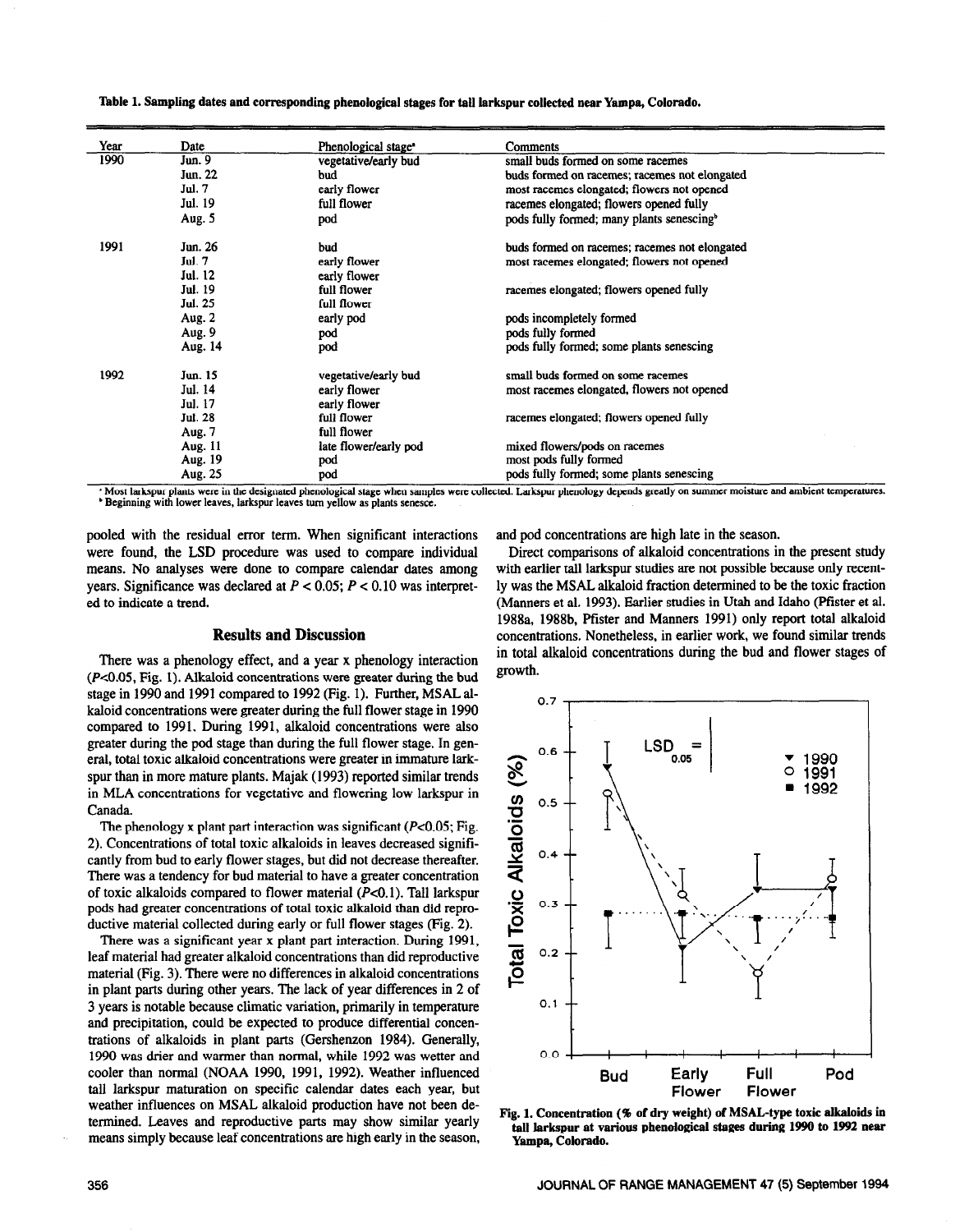

Fig. 2. Concentration (% of dry weight) of MSAL-type toxic alkaloids in tall larkspur leaves and reproductive parts at various phenological **stages during 1990 to 1992 near Yampa, Colorado.** 

Contrary to **previous** work with total alkaloids, we did not find a significant decrease in MSAL alkaloid concentration late in the growing season. The increase in MSAL alkaloid concentrations during late summer, 1991, and the lack of a meaningful decrease in other years, is critical to understand plant toxicity and cattle losses. For example, during August, 1991, 30 head of cattle in a herd of about 180 were fatally poisoned by tall larkspur on this allotment. Toxic MSAL alkaloid concentrations were about 0.4% in the leaves and 0.5% in the pods just 5 days before the poisoning episode. Recent toxicity tests indicate that an oral dose of ground tall larkspur equivalent to 11 mg of MSAL alkaloids/kg of body weight in cattle causes muscular fatigue and collapse (Pfister et al. 1994a). Assuming an LD<sub>50</sub> of about 25 mg MSAL alkaloids/kg of body weight (Pfister et al. 1994a), a 400 kg grazing cow would consume a toxic dose by eating about 10 kg of fresh tall



Fig. 3. Concentration (% of dry weight) of MSAL-type toxic alkaloids in **tall larkspur leaves and reproductive parts during 1990 to 1992 near Yampa, Colorado.** 

larkspur containing 0.5% MSAL alkaloids. Tall larkspur contains about 20% dry matter; hence, a fatal dose would be about 2 kg dry weight. Cattle that survived this episode either ate less tall larkspur, or had a lower rate (g hour') of tall larkspur consumption (Pfister, unpublished observations).

Nation et al. (1982) reported intravenous (i.v.) injections of purified MLA at about 1.1 mg/kg of body weight caused muscular collapse in a calf. Our oral estimate of toxicity for total toxic alkaloids is substantially greater than this amount, reflecting differences in route of administration. In general, i.v. injections of tall larkspur alkaloids are considerably more toxic than either subcutaneous injections (Manners et al. 1993) or oral ingestion (Olsen and Sisson 1991).

Concurrent observations of cattle grazing indicated that concentration of MSAL alkaloids has little influence on amounts of tall larkspur consumed. Cattle consumption (Fig. 4) is shown for the day tall larkspur samples were collected. During 1990, cattle ate no tall larkspur. Consumption in 1991 and 1992 tended to increase over time, and to peak in the pod stage, even though MSAL alkaloid concentrations were either static or increasing. The lack of a relationship between MSAL alkaloid concentrations and cattle consumption has been confirmed in numerous pen trials (Pfister, unpublished data).



**Fig. 4. Cattle consumption of larkspur (% of bites) on the day tall larkspur samples were collected for alkaloid analysis during 1991 and 1992 near Yampa, Colorado. Cattle ate no larkspur during 1990.**